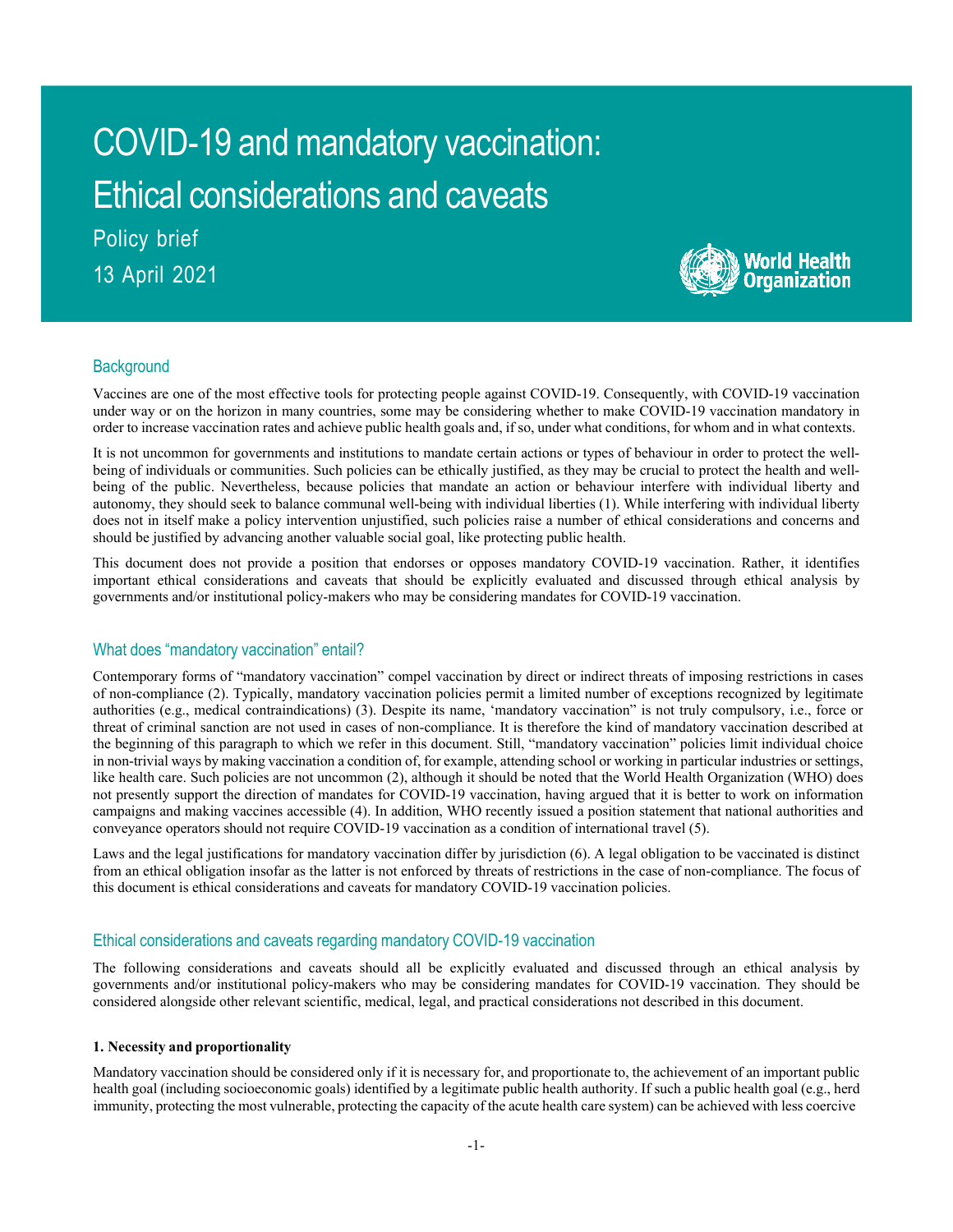or intrusive policy interventions (e.g., public education), a mandate would not be ethically justified, as achieving public health goals with less restriction of individual liberty and autonomy yields a more favourable risk-benefit ratio (1).

As mandates represent a policy option that interferes with individual liberty and autonomy, they should be considered only if they would increase the prevention of significant risks of morbidity and mortality and/or promote significant and unequivocal public health benefits. If important public health objectives cannot be achieved without a mandate – for instance, if a substantial portion of individuals are able but unwilling to be vaccinated and this is likely to result in significant risks of harm – their concerns should be addressed, proactively if possible. If addressing such concerns is ineffective and those concerns remain a barrier to achievement of public health objectives and/or if low vaccination rates in the absence of a mandate put others at significant risk of serious harm, a mandate may be considered "necessary" to achieve public health objectives. In this case, those proposing the mandate should communicate the reasons for the mandate to the affected communities through effective channels and find ways to implement the mandate such that it accommodates the reasonable concerns of communities. Individual liberties should not be challenged for longer than necessary. Policy-makers should therefore frequently re-evaluate the mandate to ensure it remains necessary and proportionate to achieve public health goals. In addition, the necessity of a mandate to achieve public health goals should be evaluated in the context of the possibility that repeated vaccinations may be required as the virus evolves, as this may challenge the possibility of a mandate to realistically achieve intended public health objectives.

## **2. Sufficient evidence of vaccine safety**

Data should be available that demonstrate the vaccine being mandated has been found to be safe in the populations for whom the vaccine is to be made mandatory. When safety data are lacking or when they suggest the risks associated with vaccination outweigh the risks of harm without the vaccine, the mandate would not be ethically justified, particularly without allowing for reasonable exceptions (e.g., medical contraindications). Policy-makers should consider specifically whether vaccines authorized for emergency or conditional use meet an evidentiary threshold for safety sufficient for a mandate (7). In the absence of sufficient evidence of safety, there would be no guarantee that mandating vaccination would achieve the goal of protecting public health. Furthermore, coercive exposure of populations to a potentially harmful product would violate the ethical obligation to protect the public from unnecessary harm when the harm the product might cause outweighs the degree of harm that might exist without the product.

Even when the vaccine is considered sufficiently safe, mandatory vaccination should be implemented with no-fault compensation schemes to address any vaccine-related harm that might occur. This is important, as it would be unfair to require people who experience vaccine-related harm to seek legal remedy from harm resulting from a mandatory intervention (8). Such compensation would depend on countries' health systems, including the extent of universal health coverage and how they address harm from vaccines that are not fully licensed (e.g., vaccines authorized for emergency or conditional use).

#### **3. Sufficient evidence of vaccine efficacy and effectiveness**

Data on efficacy and effectiveness should be available that show the vaccine is efficacious in the population for whom vaccination is to be mandated and that the vaccine is an effective means of achieving an important public health goal. For instance, if mandatory vaccination is considered necessary to interrupt transmission chains and prevent harm to others, there should be sufficient evidence that the vaccine is efficacious in preventing serious infection and/or transmission. Alternatively, if a mandate is considered necessary to prevent hospitalization and protect the capacity of the acute health care system, there should be sufficient evidence that the vaccine is efficacious in reducing hospitalization. Policy-makers should carefully consider whether vaccines authorized for emergency or conditional use meet evidentiary thresholds for efficacy and effectiveness sufficient for a mandate (7).

## **4. Sufficient supply**

In order for a mandate to be considered, supply of the authorized vaccine should be sufficient and reliable, with reasonable, free access for those for whom it is to be made mandatory (i.e., there should be few barriers that make it difficult for populations affected by the mandate to access the vaccine). The absence of a sufficient supply and reasonable, free access would not only render a mandate ineffective in achieving vaccine uptake, but would create an unduly burdensome, unfair demand on those who are required to be vaccinated but are unable to access the vaccine. Such a mandate would threaten to exacerbate social inequity in access to health care.

#### **5. Public trust**

Policy-makers have a duty to carefully consider the effect that mandating vaccination could have on public confidence and public trust, and particularly on confidence in the scientific community and public trust in vaccination generally (9). If such a policy threatens to undermine confidence and public trust, it might affect both vaccine uptake and adherence to other important public health measures, which can have an enduring effect (10). In particular, the coercive power that governments or institutions display in a programme that undermines voluntariness could have unintended negative consequences for vulnerable or marginalized populations (11). High priority should therefore be given to threats to public trust and confidence amongst historically disadvantaged minority populations, ensuring that cultural considerations are taken into account. Vaccine hesitancy may be stronger in such populations and may not be restricted to concerns of safety and efficacy (12), as mistrust in authorities may be rooted in histories of unethical medical and public health policies and practices as well as structural inequity (9). Such populations may regard mandatory vaccination as another form of inequity or oppression, making it more difficult for them to access jobs and essential services (13).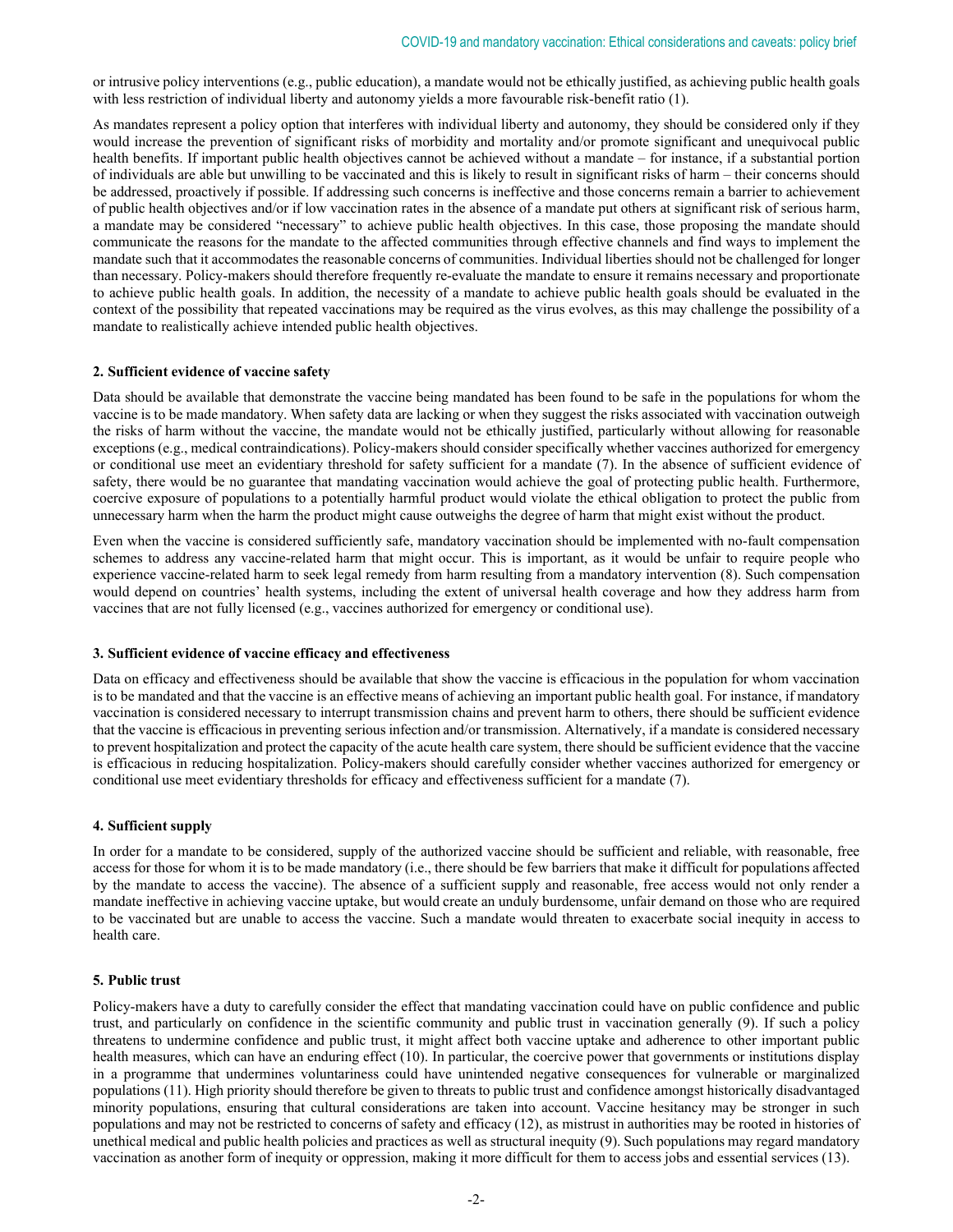The extent to which mandatory vaccination policies accommodate conscientious objection may also affect public trust (14). There should, however, be strict scientific and prudential limits to appeals for accommodation or "conscientious objection", especially when such accommodation might be used by individuals to 'free ride' the public health good of herd immunity or if they threaten public health and others' right not to be infected with a virulent infectious disease (15, 16).

## **6. Ethical processes of decision-making**

Transparency and stepwise decision-making by legitimate public health authorities should be fundamental elements of ethical analysis and decision-making about mandatory vaccination. Reasonable effort should be made to engage affected parties and relevant stakeholders, and particularly those who are vulnerable or marginalized, to elicit and understand their perspectives. Steps should be taken in good faith to respect human rights obligations not to discriminate or disproportionately disadvantage vulnerable populations. Legitimate public health authorities that are contemplating mandatory vaccination policies should use transparent, deliberative procedures to consider the ethical issues outlined in this document in an explicit ethical analysis, including the threshold of evidence necessary for vaccine safety and efficacy to justify a mandate. As in other contexts, mechanisms should be in place to monitor evidence constantly and to revise such decisions periodically.

# Mandatory COVID-19 vaccination in context

Authorized COVID-19 vaccines have been shown to be safe and efficacious in preventing severe disease and death, and it is clear that vaccine supply will continue to increase globally, albeit inequitably. That being said, the nature of the COVID-19 pandemic and evidence on vaccine safety, efficacy, and effectiveness continue to evolve (including with respect to variants of concern). Consequently, the six considerations identified above are described generally so that they can be applied at any point in time and in any context. For illustrative purposes, we now turn our attention to the application of these ethical considerations in three settings for which mandatory vaccination is commonly discussed: for the general public, in schools, and for health workers.

## **The general public**

Vaccination mandates for general adult populations are rare (7). In the absence of a sufficient, reliable vaccine supply that would permit every eligible member of the general public to be vaccinated, a mandate for the general public would fail to address ethical consideration 4 regarding sufficient supply. Even if there is a sufficient, reliable vaccine supply, policy-makers should consider whether mandatory vaccination of the general population is necessary and proportionate to achieve intended public health goals (ethical consideration 1). More evidence may be required about vaccine uptake to determine whether a mandate is necessary, which will depend on local contexts and on the goals of the health system (e.g., achievement of herd immunity, protecting the most vulnerable). Similarly, the extent to which a mandate for the general public is proportional will depend to some extent on the local context given the variation in COVID-19 epidemiology in different jurisdictions. Even if there is a sufficient supply and a mandate for vaccination of the general public is considered necessary and proportionate, policy-makers should still consider whether a mandate for the general public would threaten public trust or exacerbate inequity for the most vulnerable or marginalized (ethical consideration 5).

## **In schools**

Given the lack of data on the safety and efficacy of COVID-19 vaccines for children (ethical considerations 2 and 3), COVID-19 vaccines have not yet been authorized for this population. Consequently, vaccination is not currently ethically justified as a condition for attending school. Once such data are available and show favourable safety and efficacy in this population, policy-makers will have to consider whether mandating vaccination as a condition of attending school is necessary and proportional to achieve the public health objectives (ethical consideration 1) and whether this could undermine public trust (ethical consideration 5). In some jurisdictions, vaccination against the viruses that cause a number of diseases (e.g., polio, measles, mumps, rubella) is a condition for attending school or receiving state-sponsored entitlements (2); however, mandates for routine paediatric vaccines are distinct from vaccines authorized for emergency use in many respects, including the relatively limited and evolving evidence for COVID-19 vaccines in addition to uncertainty regarding herd immunity and new SARS-CoV-2 variants in the context of COVID-19.

## **Health workers**

Mandatory vaccination is perhaps most often discussed in the context of health and social care, particularly where health workers have direct contact with populations at high risk of SARS-CoV-2 infection or severe illness or death resulting from COVID-19 (e.g., congregate settings in which care is provided to older adults), because of the unique settings in which health workers work and their ethical obligation not to harm their patients. Moreover, mandatory COVID-19 vaccination might appear to be particularly plausible for health workers given that vaccination of this population might be seen as necessary to protect health system capacity (ethical consideration 1) and because health workers are commonly identified as a priority group for vaccination, meaning there is more likely to be a sufficient supply to meet the needs of this population (ethical consideration 4). Whether a mandate for health workers is necessary and proportionate (ethical consideration 1) and would not undermine trust (ethical consideration 5) might depend on the local context and should be investigated empirically before a mandate is considered for this population.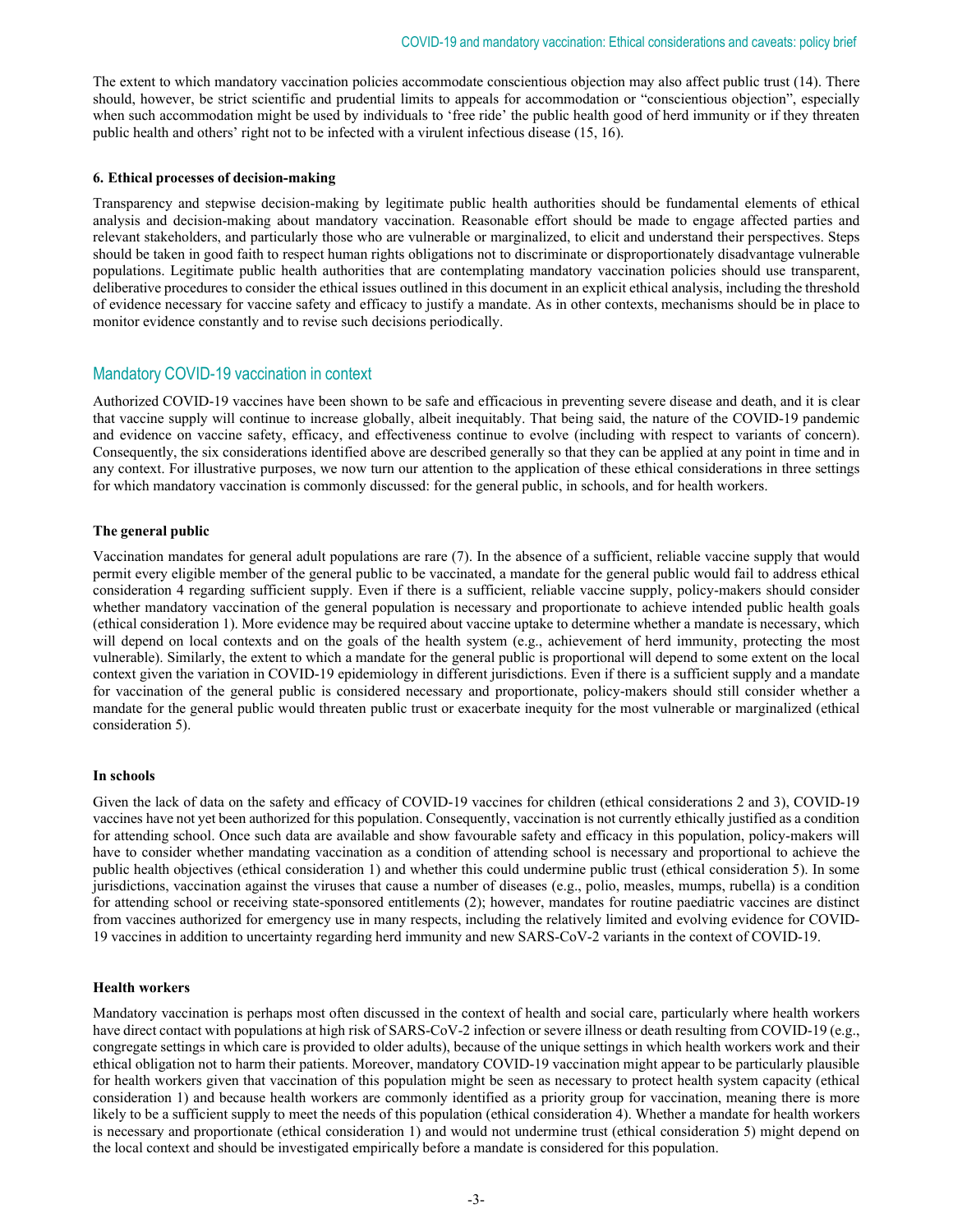Forms of mandatory vaccination are not uncommon in health care settings (17), including requirements that unvaccinated health workers stay at home during outbreaks, policies in which vaccination is required as a condition of employment, requirements that unvaccinated health workers be transferred to settings where the risk is lower, and so-called "vaccinate-or-mask" policies.

Given current rates (and concerns) of health worker "burn-out" as a result of the pandemic and the potential consequence of an inadequately resourced health workforce (18), mandatory vaccination policies that require unvaccinated health workers to stay at home or require vaccination as a condition of employment or hospital privileges might have significant negative consequences for already overburdened health systems. Policies that require unvaccinated health workers to be transferred to settings where the risk is lower might have similar consequences, as they might remove critical health workers from settings that badly need health human resources, such as congregate living settings where care is provided to older adults. Additionally, it may be difficult to distinguish high and low-risk settings where there is widespread community transmission of SARS-CoV-2.

Finally, some health institutions might wonder whether vaccinate-or-mask policies, which have not been proposed for COVID-19 but are sometimes used as a type of vaccine mandate for seasonal influenza (19, 20), should be similarly used to mandate COVID-19 vaccinations among health workers. As masks are likely to be a requirement in health care settings for the foreseeable future, the incentive for health workers to be vaccinated under vaccinate-or-mask policies – namely, that they will not have to wear a mask in all patient care settings while the virus is circulating if they are vaccinated – will simply lack the same force. Vaccinate-or-mask policies would retain this force if vaccination against COVID-19 meant that vaccinated health workers could refrain from wearing masks, but this is not scientifically or ethically justified given the importance of personal protective equipment for institutional infection prevention and control (21), particularly where there is uncertainty surrounding a vaccine's capacity for sterilizing immunity. In this case, vaccinate-or-mask policies risk placing too much emphasis on the protective effect of masks. Because no vaccine is 100% effective, standard infection prevention and control precautions, which includes masks but also a number of other standard precautions, should be used to minimize risk.

## **Conclusions**

Vaccines are effective for protecting people from COVID-19. Governments and/or institutional policy-makers should use arguments to encourage voluntary vaccination against COVID-19 before contemplating mandatory vaccination. Efforts should be made to demonstrate the benefit and safety of vaccines for the greatest possible acceptance of vaccination. Stricter regulatory measures should be considered only if these means are not successful. A number of ethical considerations and caveats should be explicitly discussed and addressed through ethical analysis when considering whether mandatory COVID-19 vaccination is an ethically justifiable policy option. Similar to other public health policies, decisions about mandatory vaccination should be supported by the best available evidence and should be made by legitimate public health authorities in a manner that is transparent, fair, nondiscriminatory, and involves the input of affected parties.

## **References**

- 1. Nuffield Council on Bioethics. Public health: Ethical issues. London: Nuffield Council on Bioethics; 2007 (https://www.nuffieldbioethics.org/assets/pdfs/Public-health-ethical-issues.pdf).
- 2. Gravagna K, Becker A, Valeris-Chacin R, Mohammed I, Tambe S, Awan FA et al. Global assessment of national mandatory vaccination policies and consequences of non-compliance. Vaccine. 2020;38:7865–73.
- 3. Colgrove J, Bayer R. Manifold restraints: Liberty, public health, and the legacy of Jacobson v Massachusetts. Am J Public Health. 2005;95:571–6.
- 4. World Health Organization. COVID-19 virtual press conference 7 December 2020 (https://www.who.int/publications/m/item/covid-19-virtual-press-conference-transcript 7-december-2020).
- 5. World Health Organization. Interim position paper: Considerations regarding proof of COVID-19 vaccination for international travellers. Geneva: World Health Organization; 2021 (https://www.who.int/news-room/articlesdetail/interim-position-paper-considerations-regarding-proof-of-covid-19-vaccination-for-international-travellers).
- 6. Walkinshaw E. Mandatory vaccinations: The international landscape. Can Med Assoc J. 2011;183:e1167–8.
- 7. Gostin LO, Salmon DA, Larson HJ. Mandating COVID-19 vaccines. JAMA. 2020;325:532–3.
- 8. Halabi S, Heinrich A, Omer S. No-fault compensation for vaccine injury The other side of equitable access to Covid-19 vaccines. N Engl J Med. 2020;383:e125.
- 9. Schwartz JL. Evaluating and deploying Covid-19 vaccines The importance of transparency, scientific integrity, and public trust. N Engl J Med. 2020;383:1703–5.
- 10. Shetty P. Experts concerned about vaccination backlash. Lancet. 2020;375:970–1.
- 11. Giubilini A. Chapter 3, Vaccination policies and the principle of least restrictive alternative: An intervention ladder. In Giubilini A, The ethics of vaccination. Cham (CH): Palgrave Pivot; 2019.
- 12. Goldenberg M. Vaccine hesitancy: Public trust, expertise, and the war on science. Pittsburgh, PA: University of Pittsburgh Press. 2021.
- 13. Opel DJ, Lo B, Peek ME. Addressing mistrust about COVID-19 vaccines among patients of color. Ann Intern Med. 2021;M21-0055. doi: 10.7326/M21-0055.
- 14. Colgrove J. Immunization and ethics: Beneficence, coercion, public health, and the state. In: Mastroianni AC, Kahn JP, Kass NE, editors. The Oxford handbook of public health ethics, New York City (NY): Oxford University Press; 2020:435– 44.
- 15. Sutton EJ, Upshur REG. Are there different spheres of conscience? J Eval Clin Pract. 2010;16:338–43.